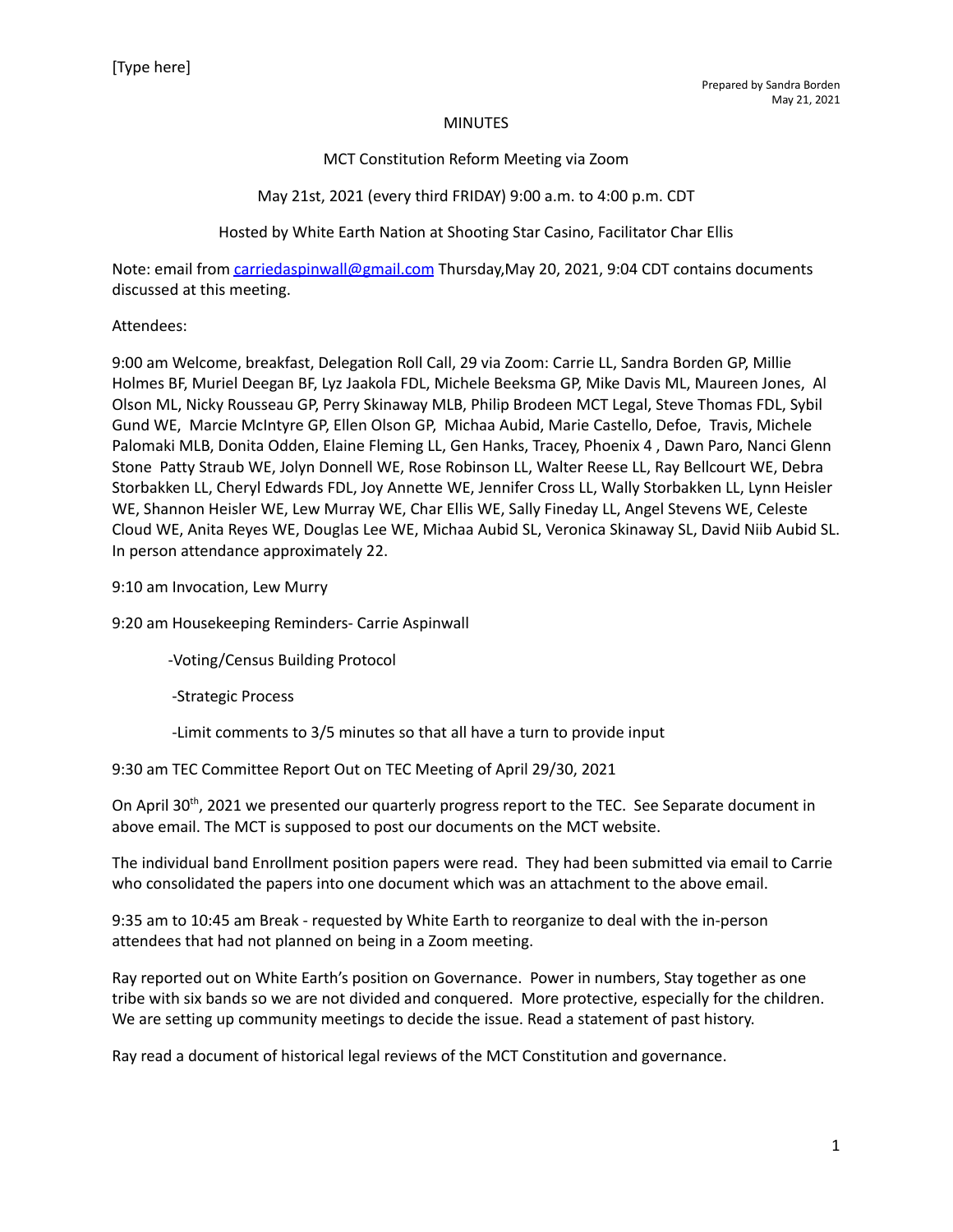Cheryl of FonduLac gave a report on April 2021 TEC Report- Alan Roy resolution, MCT website updated, Interpretation. (could not hear well via Zoom).

A concern was presented on the 30% vote requirement for approval of changes to the constitution; i.e., does this include children because of the way it is written. It was clarified: 30% of eligible voters. We need to educate our constituency on the importance of voting.

Sally Fineday: Interpretation that Alan Roy has proposed was unexpected. "Blood Quantum" is a racist term and we need to get rid of the term. Let's discuss what will be on the ballot.

Mil Holmes (chat): "30% is the minimum I am working towards with as many above that number as possible. Yes, 100% is preferred but not realistic. Most surveys usually only get 10-25% of all sent out returned. So we still have our work cut out, so let's not change the pattern yet. These would be things to consider if we ever get to the point of actually changing the Constitution."

10:20 am to 11: 40 am Mille Lacs legal questions were asked by Mike Davis and attendees; with answers by Phil Broden, Legal Counsel to MCT who prepared a statement which was presented to the MCT (Memorandum of April 19, 2021) and sent via email to delegates.

Cheryl Edwards FDL: Asked Phil why we haven't seen the memorandum. He stated it was in the TEC packet, which we don't have access to. No one has emailed the memorandum nor has it been posted to the MCT website. (Still isn't there today.)

Note: Discussion of 2022 Ballot Priority- Tabled to a later meeting after we have a consensus of blood quantum

1) Move only Enrollments to 2022 Ballot / General Election vs entire Constitution

2) Move one / two Enrollment options to 2022 Ballot See attached list of discussed options/solutions

11:45 am to 12:55 pm- Lunch

12:55 pm Presentations by Cheryl Edwards, FDL Delegate

-Project Summary- mailed out covering Jan 2018 to Apr 2021.

-Original Timeline Review (not discussed)

1:00 pm Discussion on Enrollment

Leech Lake does not want any other tribe involved in their enrollment decisions and it must be a fair process.

Grand Portage (Marcie via chat)- "Descendants of the 1941 enrollment. Yes, we have Red Lake descendants and descendency from other reservations. Grand Portage discussed these issues 16 yrs ago and people decided on 1941 enrollment. But I don't think this is written in stone. We used to be hunters/gatherers. So many of these "constitutional" issues are foreign."

Also, need to be able to go back to earlier generation. 1890 allotment lists.

Thoughts on the impact on resources. Give voice to nature.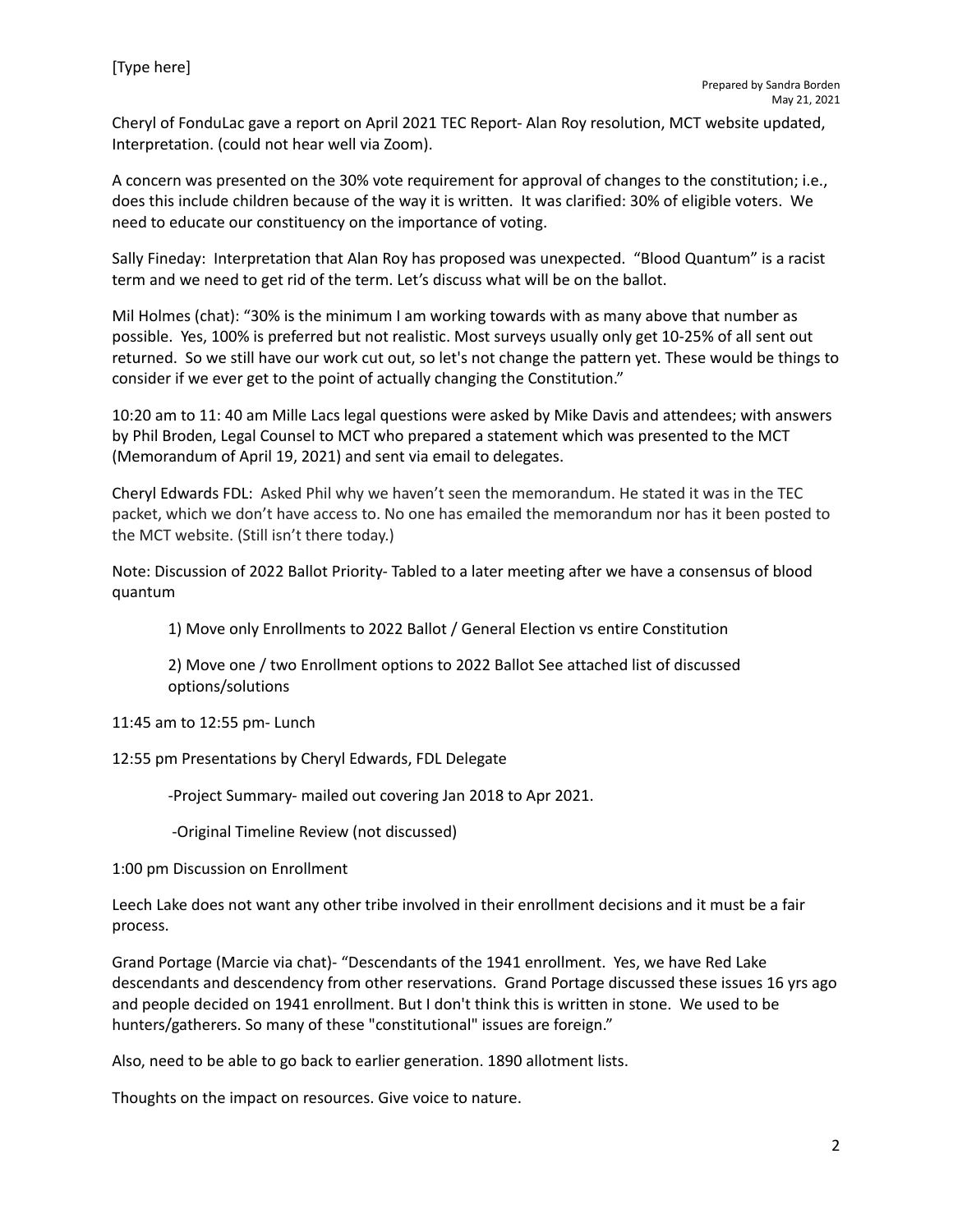Chanda (?) who is in enrollment and worked with BIA. Used genealogists to trace family history. Most of members are 55 years or older.

Who should be able to vote?

Are we taking people with Ojibwe lineage outside of the 6 bands?

Mille Holmes BF: if we get rid of blood quantum, we only need to know parents and prior generation (vs. which band). Must be verifiable.

Sally Fineday: enrollment should be made by our own council and perhaps have a court/judges make decisions. It's a Nation's issue.

A Supreme court would not be political.

1:45 pm Break

2:00 pm Committee Reports

-TEC Committee (moved to top of Agenda) – Carrie was the presenter at the TEC meeting.

-Finance Committee -– Reviewed the Bush grant provided by Jason Burnett. There is an old budget that needs to be updated. Grant is in the area \$200,000.

- Education Committee- Trying to start weekly sessions. Thinking of making videos. Did not address the agenda topic: Education Committee an Analysis of Traditional Ojibwe Civil Chief Leadership

-Drafting- no one available to give it.

-Survey Committee -Drafting Committee – Steve Thomas FDL reported that he came up with some questions which he emailed to the delegates. He had reviewed earlier survey. The word "Secretary of Interior" is in the Constitution 36 times and has influence in 25 ways. Needs a contact list with addresses to send out survey after the Education and Drafting Committees review the questions.

**MCT survey** ([migizimakwa@gmail.com](mailto:migizimakwa@gmail.com) email dated Friday, May 21, 2021, 02:08:45 PM CDT) 1. What would be the best way to get you involved in this reform process? (Select one)

- 1. Facebook
- 2. Band/MCT/delegation websites
- 3. Band newspaper
- 4. In-person/video conference

2. Should MCT be disbanded and each band to be recognized on their own? (Select one)

- 1. Yes
- 2. No

3. Should we change the name of MCT to be more representative of us? (Select one)

1. Yes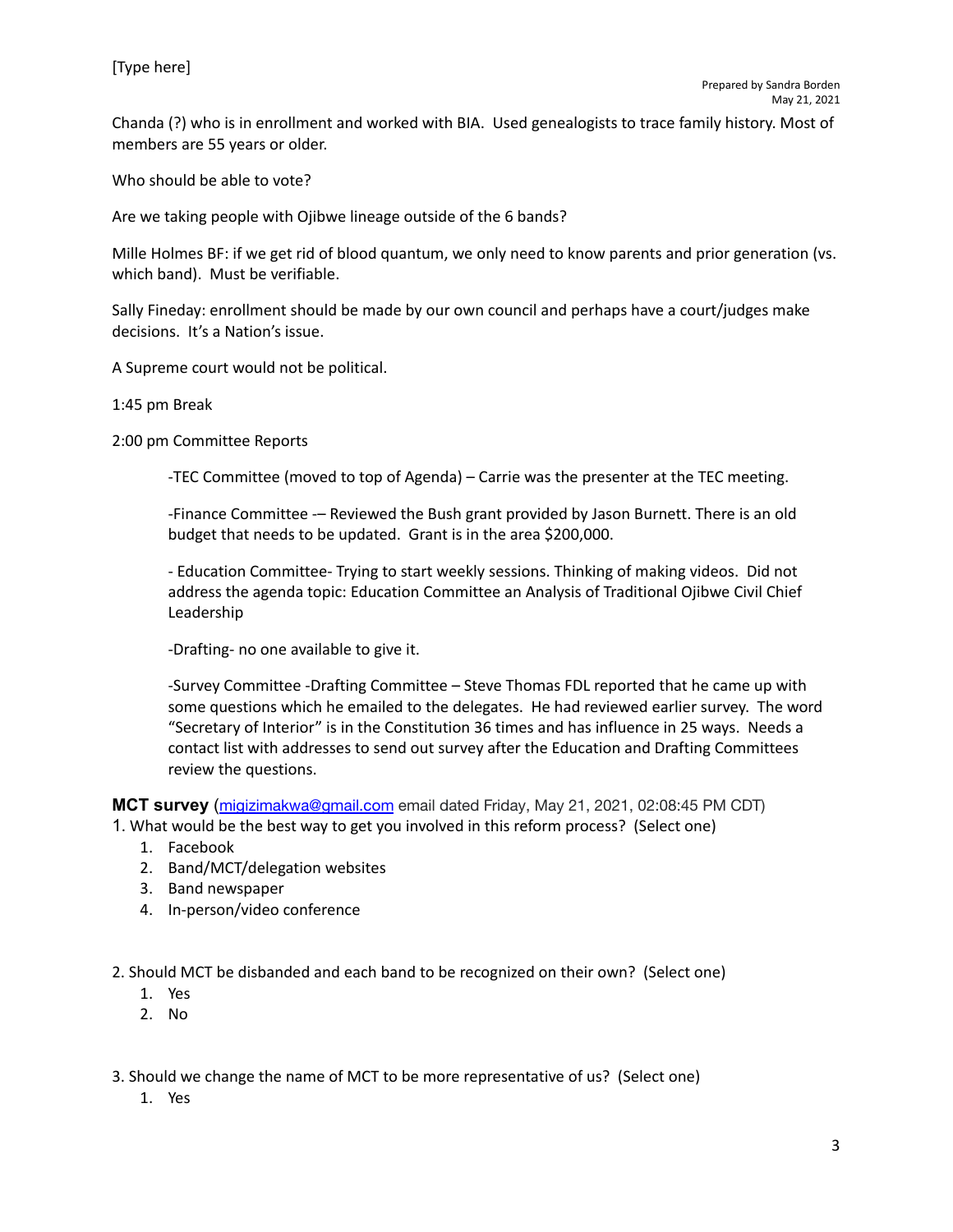2. No

4. What do you think the standard for membership in the MCT should be? (Select one)

- 1. Retain the current standard of ¼ Degree MCT Blood Quantum
- 2. Adopt descendant standard at MCT level with additional requirements at the band level
- 3. Adopt descendant standard

5. TEC RESOLUTIONS: Please select resolutions you would vote for if MCT retained a ¼ Degree Blood Quantum. (Select none or more)

- 1. Include verified First Nation Anishinabe blood (Resolution 32-15)
- 2. Include verified federally recognized Anishinabe/Ojibway/Chippewa blood (Resolution 32-15)
- 3. Restore all individuals on the 1941 Base Roll to full-blood status (Draft Resolution)
- 6. How should we determine who is on the TEC? (Select one)
	- 1. Bands are required to have a Chairperson and a Secretary-Treasurer to serve on the TEC as defined within the MCT constitutional statute
	- 2. Each band decides what 2 people will serve on the TEC
- 7. Who should determine how a band governs itself? (Select one)
	- 1. Keep band government as defined within the MCT constitutional statute
	- 2. Each band governs itself at the band level (Band Constitutions), MCT concerns itself with inter-band affairs
- 8. Should we create more separation of powers, like the US? (Select one)
	- 1. Yes
	- 2. No
- 9. What should we do with absentee voting? (Select one)
	- (1) keeping absentee voting as is
	- (2) doing away with absentee voting
	- (3) limiting absentee voting to those who cannot make it back to vote

10. Which of the Secretary of interior roles should be delegated to newly-formed oversight bodies within the tribe? (Select one or more)

- 1. Approve/Deny appeal of enrollment rejection
- 2. Regulating the powers of the TEC & RBCs
- 3. Be advised by the TEC & RBCs about appropriation estimates and federal projects
- 4. Approve/Deny advancements of tribal credit from the US treasury
- 5. Approve/Deny the TEC's and RBCs' ability to borrow money, when required by Federal statue
- 6. Approve/Deny TEC's and RBCs' ordinances for non-members and non-tribal organizations